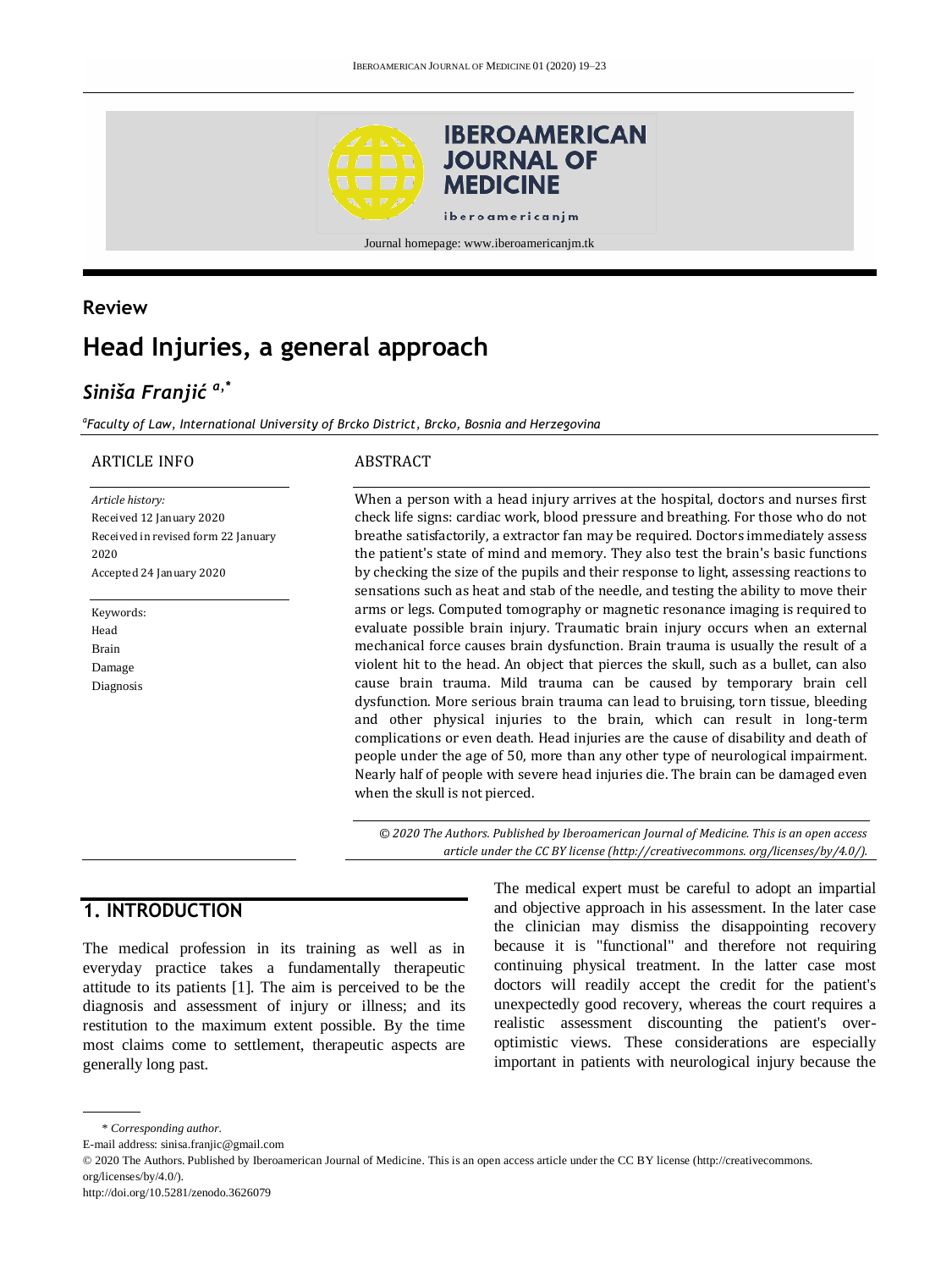recovery process is slow and brain damage may deprive the patient of the ability to objectively perceive his own disability or handicap.

The doctor must be able to recognise patterns of symptomatology associated with organic disorder of the CNS (Central Nervous System) and to be able to distinguish these from symptoms that are exaggerated or feigned. Where there are abnormalities demonstrable on examination the case may appear straightforward and convincing, but there should be"appropriateness" between history, present symptoms and objective abnormality.

# **2. NEUROLOGICAL EXAMINATION**

A detailed neurological examination is helpful in riskstratifying patients with in-flight neurological symptoms [2]. A new neurological deficit is worrisome for an acute neurological emergency and warrants urgent medical evaluation. Acute-onset unilateral weakness or speech deficit is concerning for stroke, and similar symptoms associated with altered mental status are concerning for intracranial hemorrhage, both needing diversion for timesensitive treatment. Hypoglycemia and infections can exacerbate existing neurological deficits from an old stroke. However, the absence of neurological deficits does not preclude a neurological emergency. Stroke-like symptoms that have resolved at the time of evaluation by the clinician are concerning for a transient ischemic attack  $(TIA)$ .

# **3. DAMAGE**

A head injury may be referred to according to the direct impact of the trauma as a 'closed' or 'penetrating' injury [3]. A penetrating injury occurs as a result of an object penetrating the scalp, fracturing the skull and piercing the brain.This is less common than a closed head injury, in which an external force creates a violent movement within the brain that damages the structures within it.

An RTA (Road Traffic Accidents), for example, results in rapid acceleration, deceleration and sometimes also rotation of the brain within the skull. As a result of these sudden movements, there is a widespread disruption of the neuronal pathways, and sometimes blood vessels acting like cheese wires cut through the softer neuronal structures. In an older person the blood vessels may be more friable and frequently bleed. Damage is also incurred to the frontal and temporal lobes of the brain as the soft brain tissue is moved over the surface of the bony prominences inside the skull. The frontal lobes are responsible for higher intellectual functions such as planning and organisation, as well as the control of behaviour and emotions. It is also the seat of personality, with a small area called the 'anterior

cingulated cortex' believed to contain the 'I' we all feel we have inside us. The temporal lobes are concerned with memory (both longterm memories and procedural memories are stored there) and language. Depending upon the force of the impact, reciprocal damage to the occipital lobe (concerned with vision) may occur as the brain rebounds from the front of the skull to the back.

# **4. CONCUSSION**

One of the key elements to establish is the concussion history of the patient [4]. The use of helmets, while protective to a certain extent, does little to prevent rotational injuries.

Concussion is typically managed in the outpatient setting. While the most important aspects of the ED (Emergency Department) encounter include ruling out life- and limbthreatening injuries, establishing a diagnosis of concussion can have profound impact on the long-term outcomes of the individual.

No treatment has been proven to speed recovery from a concussion. Some advocate for strict rest (no physical activities, no reading, no television/computers/phones) for 5-7 days, but compliance will be an issue. Others have suggested an early active rehabilitation approach including strict rest in the first day or two, followed by the gradual introduction of mental activities and subsequently progressively intense physical activities.

### **5. TRAUMATIC BRAIN INJURY**

Traumatic brain injury is a major cause of death and disability [5]. The incidence is rising due to increasing motor vehicle accidents in low- and middle-income countries and falls of members of the aging population in high-income countries. Violence is reported to cause closed-head injury in about 7–10% of cases. Penetrating injuries are more common with the more frequent use of firearms, and a greater amount of blast injuries became the result of improved explosive devices used in terrorist and other attacks. More than 1.4 million patients with head injuries are treated annually in US emergency departments, and 21% of these patients are hospitalized. Almost 10% of all deaths in the United States are caused by injury, and about half of traumatic deaths involve the brain. In the United States, a head injury occurs every 7 seconds and a death due to traumatic brain injury every 5 minutes. The annual financial burden accounts to US \$60 billion.

Brain injuries occur at all ages, but the peak is in young adults between the ages of 15 and 25 years. Head injury is the leading cause of death among people younger than 25 years. Men are affected three to four times as often as women.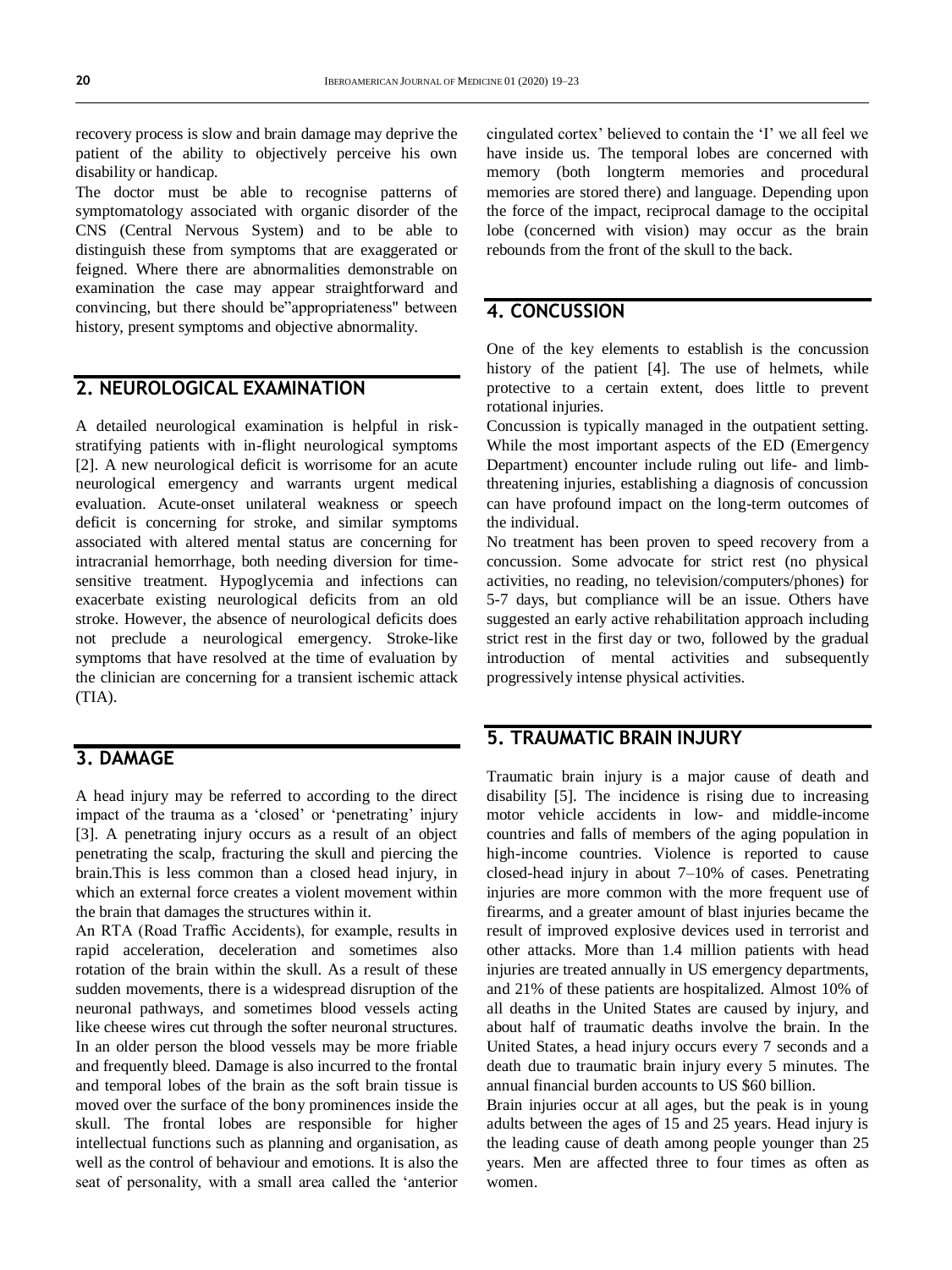Traumatic brain injury can be classified according to the mechanism of injury, clinical severity, structural damage on imaging, and prognosis.

In CHI (closed head injury), the brain may be injured in a number of ways but, strictly speaking, the skull usually has not been fractured by any external object [6]. A common cause of CHI is a high-speed motor vehicle accident in which the brain, moving at a high speed, comes to a sudden stop. The fluid-filled meninges provide some protection, but depending on the speed and what the head comes into contact with, the brain may be forced against the inner skull and damaged. The basal portion of the skull has many bony protuberances, and brain regions coming into contact with these are particularly vulnerable. The point of impact is known as the coup injury, and as the brain reacts to the impact, it may also recoil and hit the opposite side of the inner skull, resulting in a contrecoup injury. These injuries may be in the form of bruising of the cortex or may result in more significant focal brain damage at deeper levels, where an intracerebral hemorrhage may occur, leading to a space-occupying hematoma. In addition, again because of the physics of the moving brain, a diffuse axonal injury (DAI) may result as the cerebrum twists upon the brainstem, stretching, and tearing a large number of neuronal axons diffusely throughout the brain.

The physician must methodically assess a patient's stability, and determine if interventions are required prior to a full and complete assessment [7]. One must pay close attention to the ABCs (Airway, Breathing, and Circulation) in any trauma patient. Attention should be paid to maintaining an appropriate and stable airway, to assure adequate breathing, and to assess circulation and obtain IV access. Upon completion of the ABCs, attention should be turned to the neurological status of the patient, while periodically reassessing the airway, breathing, and circulation. This is vital because, as mentioned earlier, even brief episodes of hypotension or hypoxia can lead to worse outcomes by causing preventable secondary brain injury.

Patients with significant head injury will often need their airway actively managed to prevent aspiration from vomiting, and to oxygenate and ventilate the comatose patient. Have a low threshold to intubate the head-injured patient. After completion of the primary survey (ABCs), the priority shifts to looking for other injuries including neurological ones. One typically uses the Glasgow Coma Score. The Glasgow Coma Scale (GCS) is a commonly used 15-point scale to assess a patient's neurological status after head injury. A score of 14 or higher is considered a minor head injury; 9–13 is a moderate head injury, and 8 or below is a severe head injury.

**6. TUMOR**

the result of the tumor's location, mass effect, and rate of growth and of metabolic disturbances [8]. The Monro-Kellie doctrine describes the relationship between intracranial volume (composed of brain, CSF (cerebrospinal fluid), and blood) and ICP (intraparenchymal cerebral pressure). The brain can

accommodate enlarging mass lesions until a critical volume is reached. The actual volume tolerated is increased if growth is gradual. At this point, the ICP increases dramatically. Normally, the endothelial tight junctions of cerebral vessels (blood-brain barrier) prevent the leakage of large solutes and water into the brain. Vessels in cerebral tumors tend to have less constant tight junctions and may lack certain enzymes that degrade vasoactive substances in the brain such as leukotrienes. Reactive edema fluid thus accumulates in the extracellular space adjacent to the tumor. Edema can cause neurologic deterioration by increasing ICP and causing a midline shift of brain structures. Hyponatremia can occur in patients with CNS (central nervous system) neoplasm and may cause cytotoxic edema and seizures. This can occur secondary to cerebral salt wasting. Conversely, hypernatremia can result from hypothalamic dysfunction and lack of antidiuretic hormone response and is referred to as diabetes insipidus. These patients lose excessive amounts of free water. Any serum sodium abnormality can result in altered mental status and eventually coma and neuronal cell death.

### **7. IMAGING**

Major injuries to rule out include cervical spine fractures or ligamentous injuries, intracranial bleeding and blunt cerebrovascular injuries [3]. Imaging studies are not necessary in all cases, but should be considered if the clinical suspicion is high. The NICE guidelines on head injury state that a CT (computer tomography) scan is indicated if any of the following are present:

- $\bullet$  GCS < 13 on initial assessment
- GCS < 15 at 2 hours after injury on assessment in the Emergency Department
- Suspected open or depressed skull fracture
- Any sign of basal skull fracture
- Post-traumatic seizure
- Focal neurological deficit
- More than one episode of vomiting since the head injury
- Dangerous mechanism of injury
- Anti-coagulant use (e.g. warfarin, NOACs)
- > 30 minutes of retrograde amnesia

The signs of either a primary or metastatic brain tumor are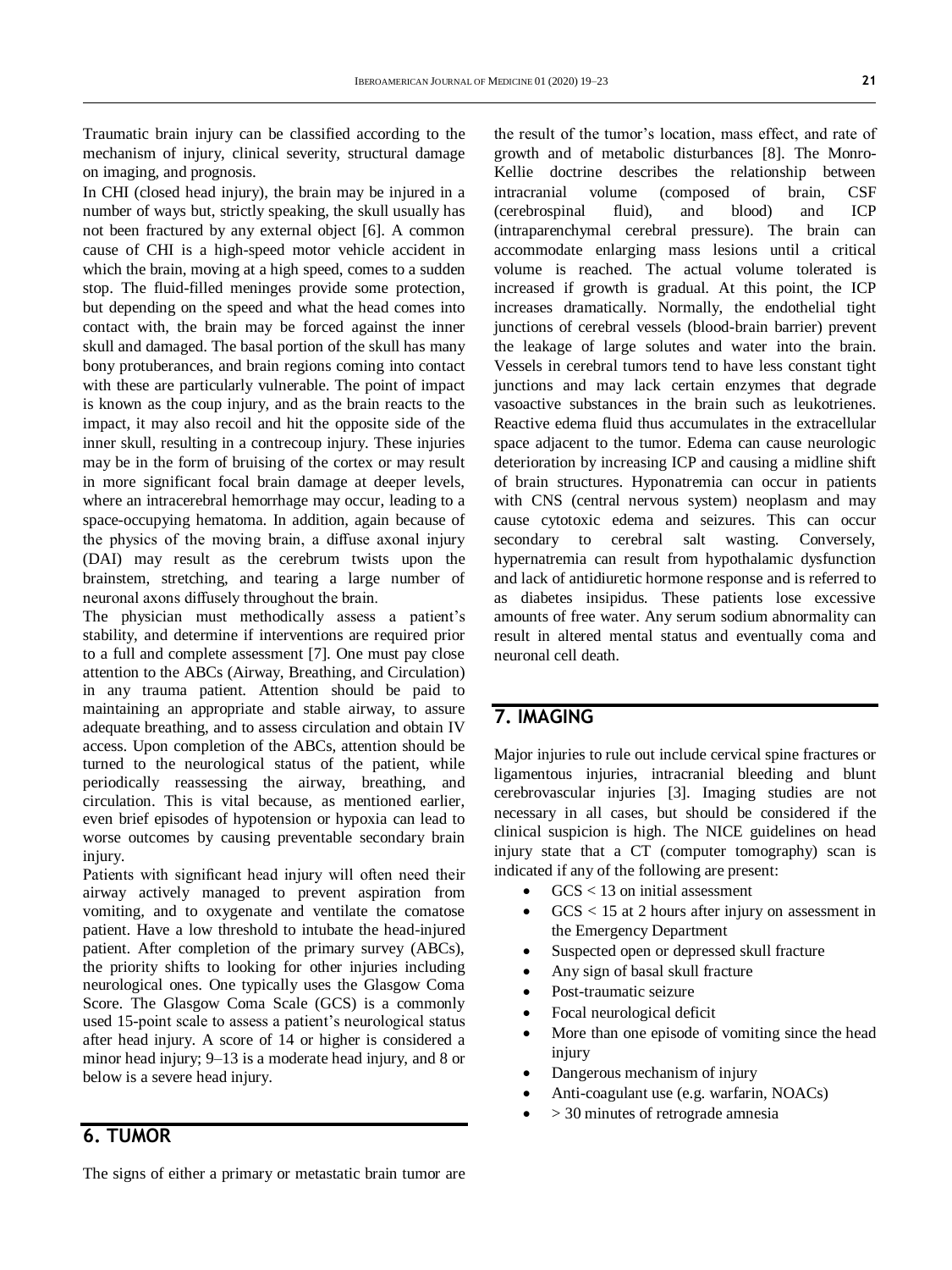## **8. MINOR INJURIES**

A concussion is defined as nonpenetrating head trauma resulting in a brief loss of consciousness [9]. There is no definition for the length of a "brief" period, but some experts allow up to 6 hours before consciousness returns. Most important, patients with a concussion will regain normal consciousness and have a normal neurological examination findings and a normal CT scan of the brain. In as many as 30% of patients who experience a concussion, postconcussive syndrome (PCS) will develop .Patients with PCS may have headache, nausea, emesis, memory loss, dizziness, diplopia, blurred vision, emotional lability, or sleep disturbances after a minor head injury. Fixed neurological deficits are not part of PCS, and any patient with a fixed deficit requires careful evaluation. PCS usually lasts 2–4 months. Typically, the symptoms peak 4– 6 weeks after the injury.

It is important to always look for a contrecoup injury to the brain with any head trauma. Contrecoup injuries occur when a force strikes one side of the head hard enough to shift the brain in the opposite direction of the injury, and inertia then forces the brain to strike the opposite side of the intracranial cavity, thus causing an injury to the opposite side of the brain from the original trauma.

Both direct trauma and contrecoup injuries can cause intracerebral and extracerebral bleeding, or both. Intracerebral bleeding, such as cerebral contusion, is caused by the disruption of microvasculature typically within the parenchyma. That disruption can cause the arteries beneath the arachnoid and above the pia to bleed, called a subarachnoid hemorrhage. Nearly half of all patients with minor head injury will have a cerebral contusion visible on CT scan.

#### **9. DIAGNOSIS**

In contrast to the generalized symptoms of mass effect, edema, and sodium imbalance, which include headache, nausea and vomiting, and mental status changes, the precise location of a tumor can cause specific neurologic deficits [8]. These deficits include aphasia, memory or personality disturbances, hemiparesis, and visual or sensory impairment. In many patients, no neurologic deficit is present on initial presentation, and a seizure is the first indication of a CNS neoplasm. In the awake patient, the history should be taken carefully to determine the exact initial symptoms and the rate at which the problems have advanced. This information can indicate the approximate location in the nervous system and serves as a clue to the rate of tumor growth. Neurologic examination in the ICU should include ophthalmoscopy for papilledema, detailed mental status and language assessment, cranial nerve tests, motor, sensory, and reflex tests, and testing of cerebellar

function.

Several disease processes should be considered when evaluating a patient who presents with confusion, headache, dysphasia, motor or sensory deficits, seizures, hyponatremia, or any combination of these findings. Stroke usually presents with a sudden onset of fixed neurologic signs and differs from the progressive course of a CNS neoplasm. The gradual progression of a neurodegenerative disease can result in symptoms similar to those caused by a mass lesion, but preliminary CT scanning or MRI can rule out this lesion. Infections such as meningitis, encephalitis, and especially cerebral abscess can result in global or focal neurologic dysfunction and seizures but frequently are accompanied by fever, leukocytosis, and (in the case of cerebral abscess) characteristic findings on CT scan or MRI (magnetic resonance imaging). An important distinction to be made is whether the mass represents a primary or metastatic lesion. In the latter, a general physical examination with radiologic studies and metastatic evaluation is required.

Spinal shock is often confused with the neurogenic shock of sympathetic interruption [10]. They are different entities. Complete separation of the spinal cord from the brain abolishes voluntary movement and sensory perception and causes changes in cord physiology and reflex activity. Acute cord confusion is a simple explanation of the resulting pathophysiology. Spinal shock is manifested by the transient cessation of cord activity in the normal cord below the injury. The cord distal to the injury is unable to function as one would expect from a newly created upper motor neuron lesion. Spinal shock may last for a few hours to several weeks, depending on the segmental level and extent of the cord injury. During this period, both somatic and autonomic reflexes below the injured segments disappear. Spinal shock has been attributed to the sudden loss of descending facilitatory impulses from higher centres. Recovery from spinal shock is heralded by the return of the Babinski response, followed by the perineal reflexes. In quadriplegia and high paraplegia, as the cord recovers from spinal shock, either recovery of function (depending on the degree of injury resolution at the injury site) occurs or, more commonly, spasticity develops. If the cord injury is at the conus medullaris or the cauda equina, unless recovery occurs, a lower motor neuron pattern with areflexia remains.

Patients without shock but with persisting abnormalities of mental status unresponsive to the administration of dextrose, naloxone, and thiamine must be assumed to have significant head injuries [11]. Importantly, however, in patients with a serious head injury and established or evolving shock, the customary means of reducing intracranial pressure (restriction of fluids, the administration of furosemide, mannitol) must be abandoned and the more immediately life-threatening deficit in intravascular volume corrected aggressively. In